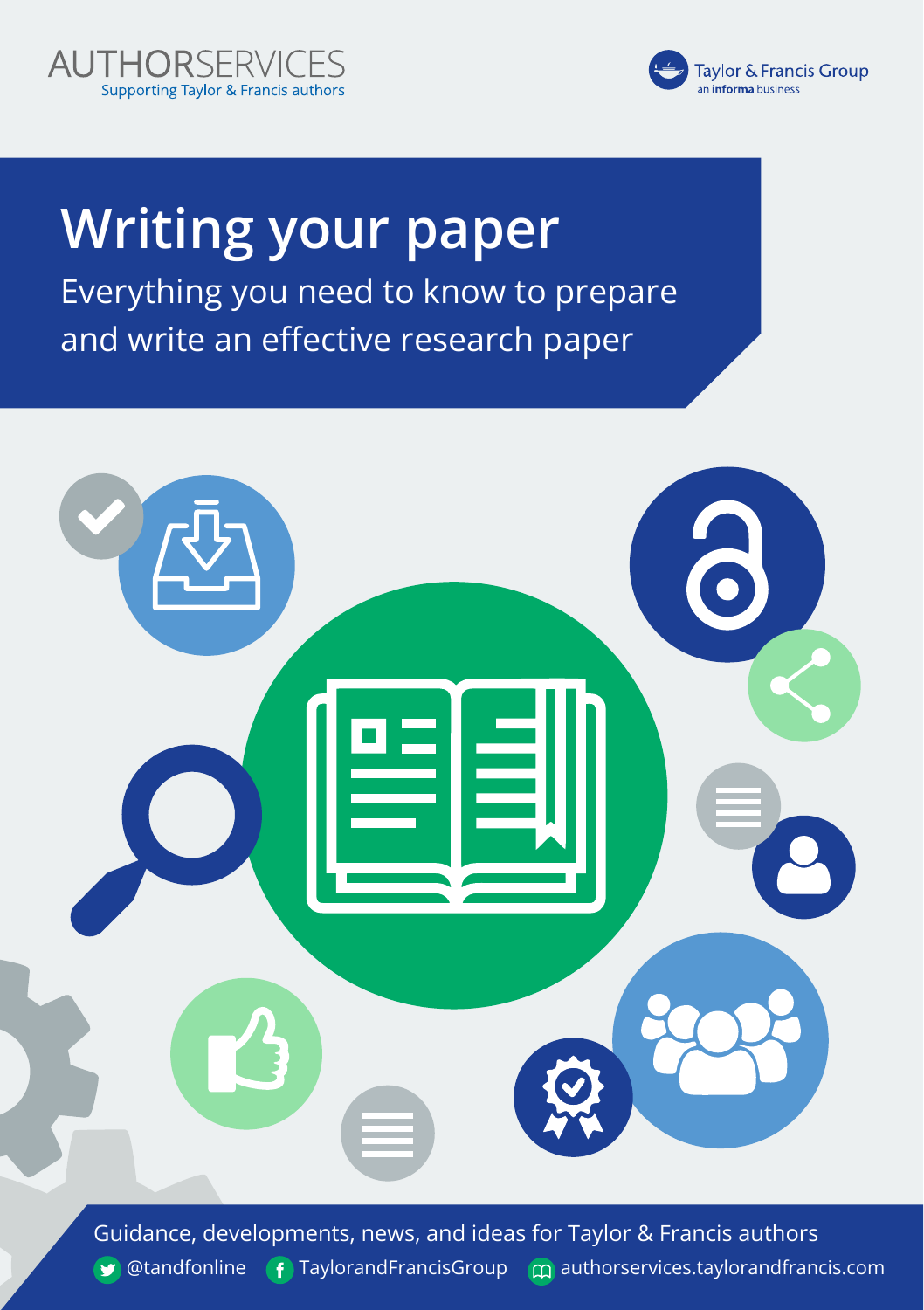# CONTENTS

| Make sure you've selected the journal you want to submit to<br>Understand your target journal's instructions for authors<br>What information is included in the instructions for authors?<br>Understand the editorial policies and standards of reporting<br>Think about the four A's: aims, audience, awareness, and articulation<br>Study your target journal<br>IMRAD: Standard structure for a STEM journal<br>Structuring review articles<br>Using standard article templates<br>Format-free submission<br>Using keywords<br>Writing your article with search engine optimization in mind<br>1. Create a search engine friendly title<br>2. Optimize your abstract<br>3. Use keywords throughout your article<br>/ HOW TO WRITE YOUR MANUSCRIPT<br>– a step-by-step guide<br>Prepare tables and figures (if required)<br>Write up the literature review (if required)<br>Write the method | / INTRODUCTION                          |    |
|------------------------------------------------------------------------------------------------------------------------------------------------------------------------------------------------------------------------------------------------------------------------------------------------------------------------------------------------------------------------------------------------------------------------------------------------------------------------------------------------------------------------------------------------------------------------------------------------------------------------------------------------------------------------------------------------------------------------------------------------------------------------------------------------------------------------------------------------------------------------------------------------|-----------------------------------------|----|
|                                                                                                                                                                                                                                                                                                                                                                                                                                                                                                                                                                                                                                                                                                                                                                                                                                                                                                | / WRITING YOUR PAPER CHECKLIST          | 5  |
|                                                                                                                                                                                                                                                                                                                                                                                                                                                                                                                                                                                                                                                                                                                                                                                                                                                                                                | / WHERE TO START                        | 6  |
|                                                                                                                                                                                                                                                                                                                                                                                                                                                                                                                                                                                                                                                                                                                                                                                                                                                                                                |                                         | 6  |
|                                                                                                                                                                                                                                                                                                                                                                                                                                                                                                                                                                                                                                                                                                                                                                                                                                                                                                |                                         | 7  |
|                                                                                                                                                                                                                                                                                                                                                                                                                                                                                                                                                                                                                                                                                                                                                                                                                                                                                                |                                         | 7  |
|                                                                                                                                                                                                                                                                                                                                                                                                                                                                                                                                                                                                                                                                                                                                                                                                                                                                                                |                                         | 8  |
|                                                                                                                                                                                                                                                                                                                                                                                                                                                                                                                                                                                                                                                                                                                                                                                                                                                                                                |                                         | 9  |
|                                                                                                                                                                                                                                                                                                                                                                                                                                                                                                                                                                                                                                                                                                                                                                                                                                                                                                | / ARTICLE STRUCTURES AND FORMATTING     | 10 |
|                                                                                                                                                                                                                                                                                                                                                                                                                                                                                                                                                                                                                                                                                                                                                                                                                                                                                                |                                         | 10 |
|                                                                                                                                                                                                                                                                                                                                                                                                                                                                                                                                                                                                                                                                                                                                                                                                                                                                                                |                                         | 11 |
|                                                                                                                                                                                                                                                                                                                                                                                                                                                                                                                                                                                                                                                                                                                                                                                                                                                                                                |                                         | 11 |
|                                                                                                                                                                                                                                                                                                                                                                                                                                                                                                                                                                                                                                                                                                                                                                                                                                                                                                |                                         | 12 |
|                                                                                                                                                                                                                                                                                                                                                                                                                                                                                                                                                                                                                                                                                                                                                                                                                                                                                                |                                         | 12 |
|                                                                                                                                                                                                                                                                                                                                                                                                                                                                                                                                                                                                                                                                                                                                                                                                                                                                                                | / CHOOSING KEYWORDS AND WRITING FOR SEO | 13 |
|                                                                                                                                                                                                                                                                                                                                                                                                                                                                                                                                                                                                                                                                                                                                                                                                                                                                                                |                                         | 13 |
|                                                                                                                                                                                                                                                                                                                                                                                                                                                                                                                                                                                                                                                                                                                                                                                                                                                                                                |                                         | 14 |
|                                                                                                                                                                                                                                                                                                                                                                                                                                                                                                                                                                                                                                                                                                                                                                                                                                                                                                |                                         | 14 |
|                                                                                                                                                                                                                                                                                                                                                                                                                                                                                                                                                                                                                                                                                                                                                                                                                                                                                                |                                         | 14 |
|                                                                                                                                                                                                                                                                                                                                                                                                                                                                                                                                                                                                                                                                                                                                                                                                                                                                                                |                                         | 14 |
|                                                                                                                                                                                                                                                                                                                                                                                                                                                                                                                                                                                                                                                                                                                                                                                                                                                                                                |                                         |    |
|                                                                                                                                                                                                                                                                                                                                                                                                                                                                                                                                                                                                                                                                                                                                                                                                                                                                                                |                                         | 16 |
|                                                                                                                                                                                                                                                                                                                                                                                                                                                                                                                                                                                                                                                                                                                                                                                                                                                                                                |                                         | 16 |
|                                                                                                                                                                                                                                                                                                                                                                                                                                                                                                                                                                                                                                                                                                                                                                                                                                                                                                |                                         | 17 |
|                                                                                                                                                                                                                                                                                                                                                                                                                                                                                                                                                                                                                                                                                                                                                                                                                                                                                                |                                         | 17 |
|                                                                                                                                                                                                                                                                                                                                                                                                                                                                                                                                                                                                                                                                                                                                                                                                                                                                                                | Write up your results                   | 18 |

| Write the discussion and conclusions | 19 |
|--------------------------------------|----|
| Write the introduction               | 20 |
| Write the abstract                   |    |
| Create a compelling title            |    |
|                                      |    |

| / REFINING YOUR WRITING:                      |    |
|-----------------------------------------------|----|
| how to create an effective, compelling paper  | 23 |
| Communicating your ideas effectively          | 23 |
| Make sure you've stuck to the point           | 23 |
| Don't be afraid to explain further            | 23 |
| Ensure you've included your unique standpoint | 24 |
| State your case with confidence               | 24 |
| Refining your language and grammar            | 24 |
| Need help? Contact our Editing Services       | 25 |

| from authorship to competing interests            | 26 |
|---------------------------------------------------|----|
| Authorship                                        | 26 |
| Standards of reporting                            | 27 |
| Competing interests                               | 27 |
| What is categorized as a competing interest?      | 28 |
| Use of third party material                       | 29 |
| Patient and study participant consent             | 29 |
| Using mathematical scripts and special characters | 29 |

| / CONSIDERING ETHICS – a final submission checklist |  |
|-----------------------------------------------------|--|
| / GLOSSARY                                          |  |
| / WHERE TO NEXT?                                    |  |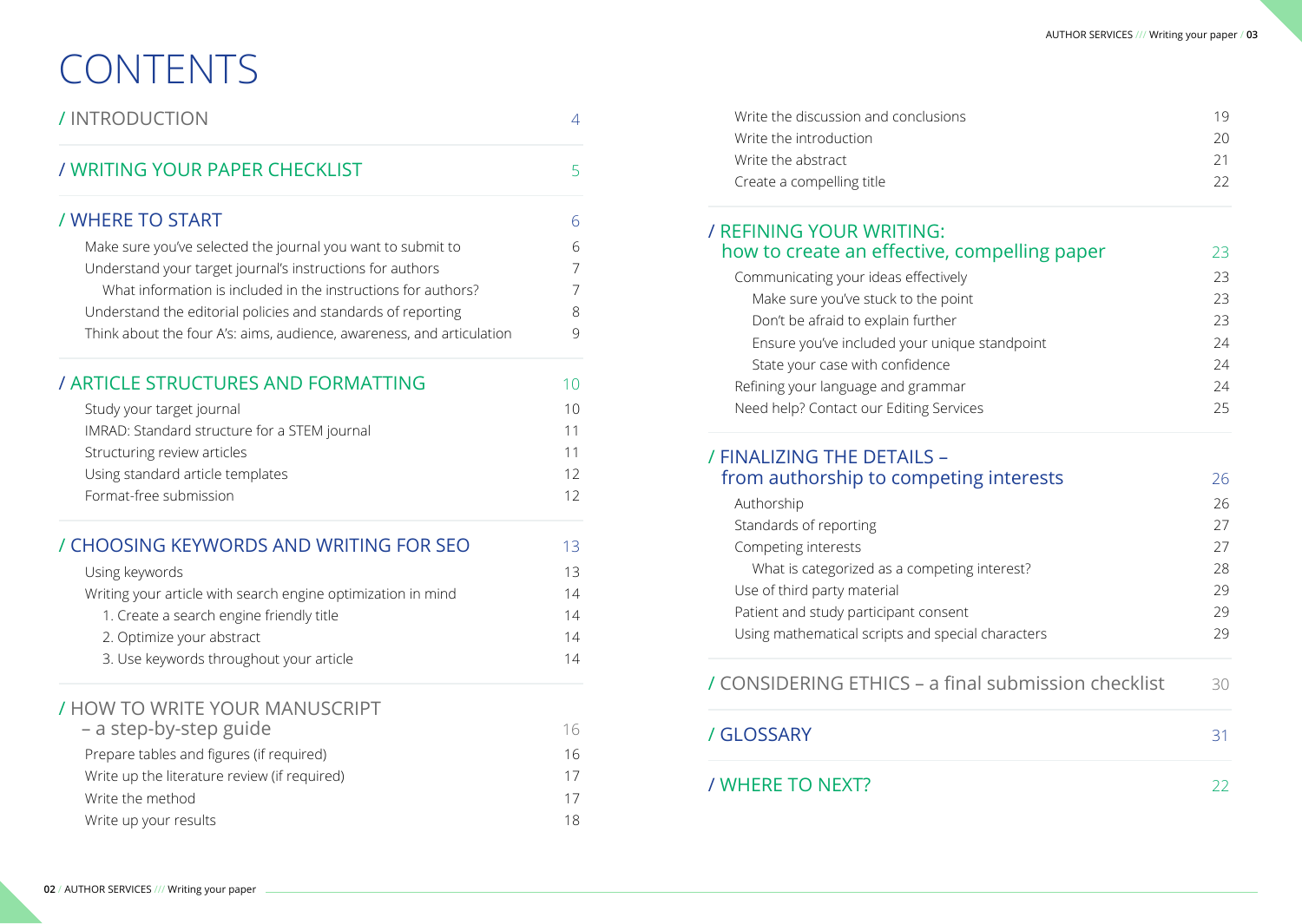### / INTRODUCTION

No matter which subject area you specialize in, publishing the results of your research is a critical part of your academic career. But writing an academic paper can feel like a daunting task – there's nothing worse than staring at a blank screen after all.

This guide will take you through all the stages of writing your paper, from preparation and structure, through to writing each section of the paper, and beyond.

By following the advice and guidance here, you'll be able to produce a paper that's a great fit for your chosen journal.



| <b>WRITING YOUR PAPER CHECKLIST</b>                                                                                          |
|------------------------------------------------------------------------------------------------------------------------------|
| Work your way through this checklist, using the contents of this guide, to help<br>you find the best journal for your work:  |
| Choose your target journal                                                                                                   |
| Understand the journal's instructions for authors                                                                            |
| Familiarize yourself with editorial policies and standards of reporting                                                      |
| Consider the four A's: aims, audience, awareness, and articulation                                                           |
| Determine your article structure                                                                                             |
| Choose your keywords and learn how to write for SEO                                                                          |
| Write up your manuscript:                                                                                                    |
| Prepare tables and figures (if required)                                                                                     |
| Write up the literature review (if required)                                                                                 |
| Write the method                                                                                                             |
| Write up your results                                                                                                        |
| Write the discussion and conclusions                                                                                         |
| Write the introduction                                                                                                       |
| Write the abstract                                                                                                           |
| Create a compelling title                                                                                                    |
| Edit and refine your completed manuscript                                                                                    |
| Check the editorial policies and instructions<br>for authors to ensure you've included<br>everything required by the journal |
|                                                                                                                              |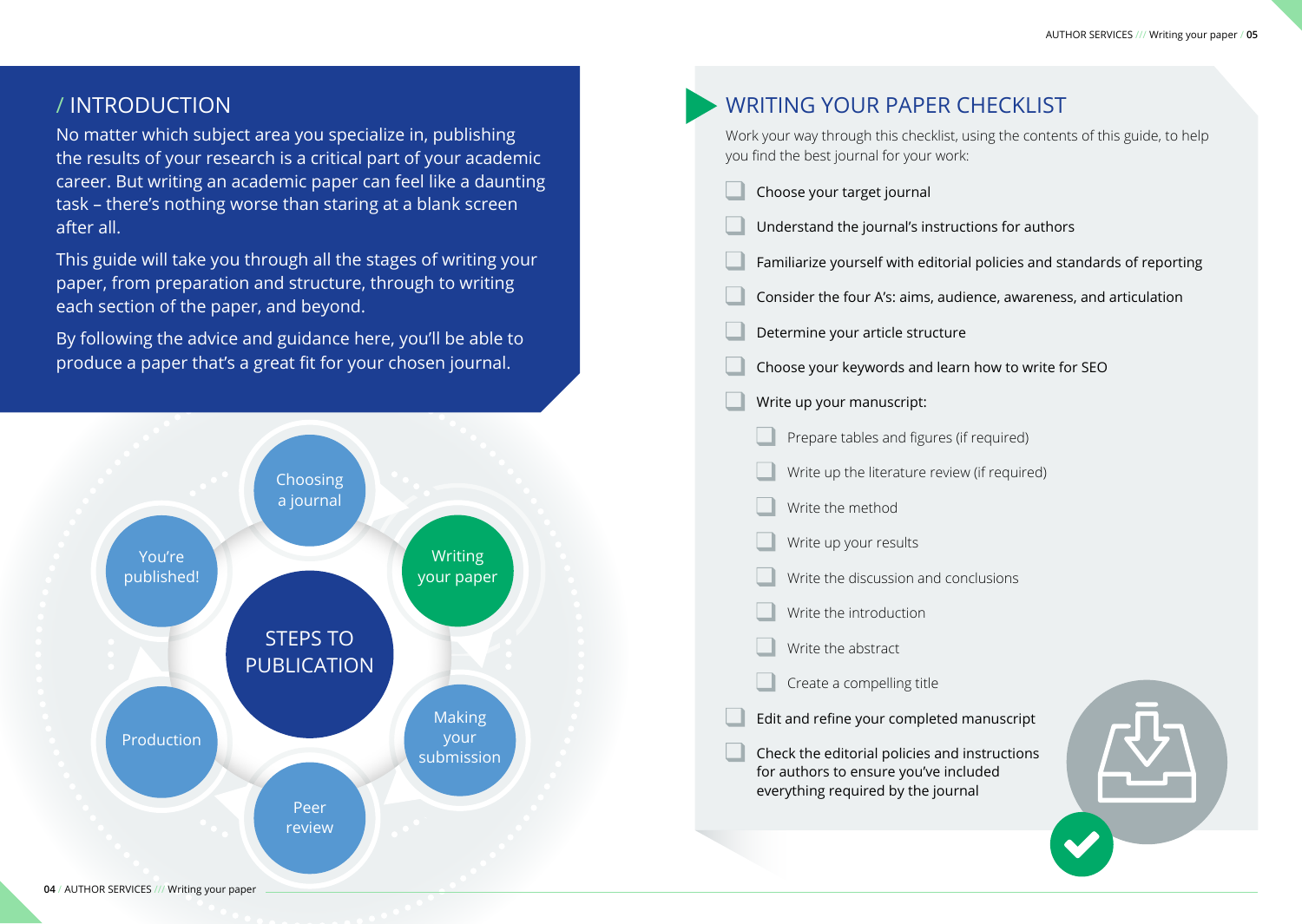### / WHERE TO START

You've completed your research and now it's time to write it up. But where do you start? Here we've laid out the first four critical steps to help you begin your write-up the right way.

## Make sure you've selected the journal you want to submit to

One of the biggest mistakes you can make is to start writing up your research without first choosing the journal you want it to be published in.

How you write your paper, from the style and structure to the audience you should have in mind while writing, and even the article length, will depend on which journal you're targeting. Choosing the journal before you start writing also means you can tailor your work to build on research that's already been published there. This can help editors to see how a paper adds to the 'conversation' in their journal.



### Understand your target journal's instructions for authors 2

Once you've chosen your target journal, you need to understand what they're looking for in papers submitted to them. And the first place to look is the instructions for authors (IFAs). These are an individual set of requirements for a journal that help guide potential authors to construct their article in the correct way and prepare it for submission.

They will tell you exactly what the journal's editorial board expects to see in articles submitted to the journal. And the IFAs will also include details of specific processes to follow to ensure there are no problems during production should your article be accepted.



### What information is included in the instructions for authors?

The instructions for authors include all the essential information you'll need to know before you submit your article, for example:

- General guidelines, like which online submission system you need to use, and which languages the journal publishes in
- Word count
- Formatting and whether article templates can be used
- Style guides
- Specific policies relating to the journal, such as clinical trial registry or ethics compliance
- Open access options

By following these guidelines you'll know your article is in exactly the right format for submission and includes everything the editorial board would like to see.

You can find the IFAs for any Taylor & Francis journal on the journal's home page via **[Taylor & Francis Online](https://www.tandfonline.com/)**.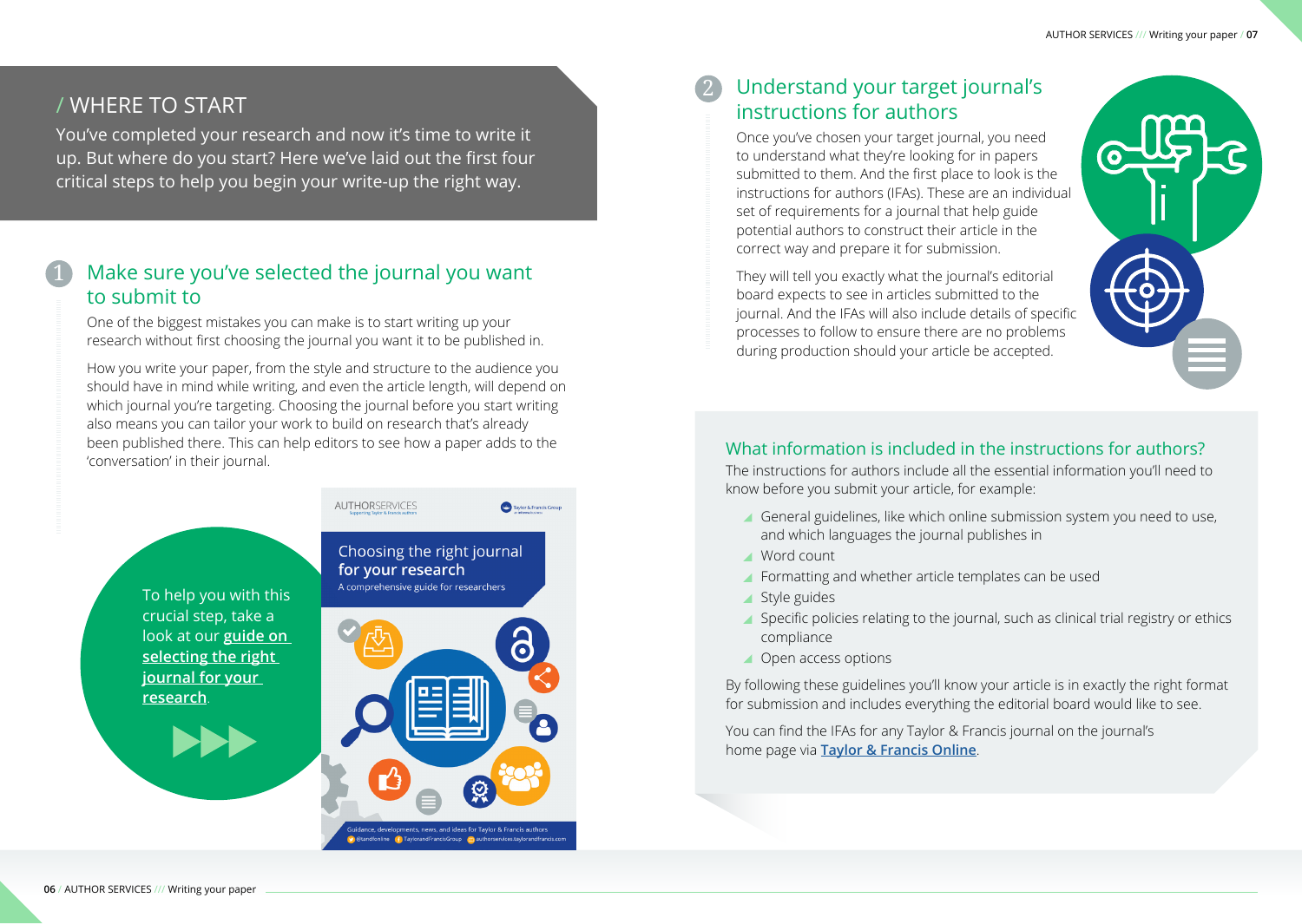## 3 Understand the editorial policies and standards of reporting

Individual journals will have their own editorial policies which can cover everything from how they conduct peer review to the process for submitting your article.

It's important to familiarize yourself with the journal's own policies, but in addition, you may need to review the policies of the publishing group. For example, at Taylor & Francis, we have **[a number of](https://authorservices.taylorandfrancis.com/editorial-policies/)  [editorial policies](https://authorservices.taylorandfrancis.com/editorial-policies/)** that apply across our whole portfolio of journals.



By understanding what's expected by both the journal and publisher, you'll be able to write your paper to meet those standards from the outset.

### 4 Think about the four A's: aims, audience, awareness, and articulation

It's important to consider these four areas right at the start of the writing process:

- **Aims** Your published article may help attract funding for your next research project, boost your profile and the reputation of your institution, and importantly, help to further knowledge in your field and have a wider societal impact. Identify your aims and keep them in mind when writing your paper and use them to guide your decisions.
- **Audience** You need to have a clear idea of your target audience for example, fellow researchers, practitioners, policymakers – so you can tailor your paper to meet their needs and expectations. This might influence your decisions on the type of article you choose to write, the language you use, and which journal you choose to publish in.
- **Awareness** Being aware of existing research, political debates, and current policy issues will help you ground your work in the context of the wider landscape. It'll also help you with referencing other work wherever appropriate.
- **Articulation** Plan out a logical structure for your article, so you can develop your ideas clearly and concisely. Consider writing your introduction and conclusion last, once your key points have become clear. (We've got more tips on article structure and a step-by-step writing process coming up.)

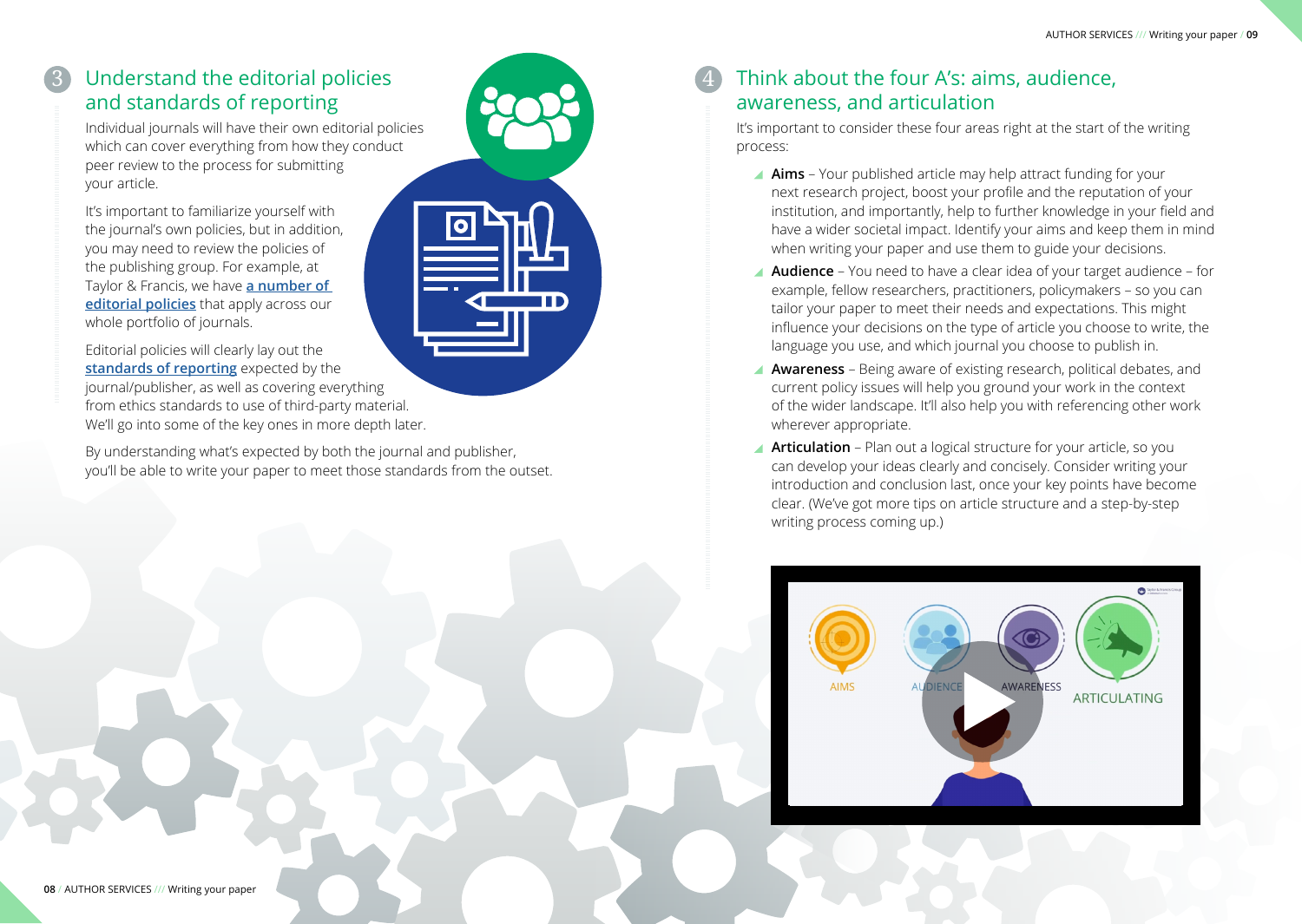### ARTICLE STRUCTURES AND FORMATTING

Depending on your subject, research focus, journal choice, and any number of other considerations, the type of article you write could vary widely.

STEM research articles tend to follow a similar structure, while Humanities and Social Sciences (HSS) articles vary. You could also be considering writing a review article, case study, technical note, or case report.

Given this variation, there's no set formula for structuring your article. But we've provided some hints and tips here to get you started. The intervention of the standard structure for a STEM journal

### Study your target journal

The best way to determine how to structure your article is to study your target journal. Look through the journal's instructions for authors, as discussed above, but also read through back issues of the journal. This will enable you to review how other articles like the one you intend to write are structured.

### Structuring review articles

A review article, also called a literature review, is a survey of previously published research on a topic. A good review article will give an overview of current thinking on the chosen topic and, unlike an original research article, won't present new experimental results. As a result, review article structure is a little different.

While review articles can vary, a typical review article will include:

- Abstract
- Introduction
- Literature review
- Critical discussion

For some in depth tips on writing review articles take a look at the **[dedicated page on our website](https://authorservices.taylorandfrancis.com/publishing-your-research/writing-your-paper/how-to-write-review-article/)**.

Conclusions



If you're writing a STEM article, the chances are that the journal will use the 'IMRAD' structure for standard research articles. IMRAD covers the structure of the body of the research manuscript (after the Title and Abstract). This consists of:

The aims and scope statement includes:

- **I**ntroduction
- **M**ethod
- **R**esults
- **A**nd
- **D**iscussion and Conclusions

Not all journals use these section titles in this order, but most published STEM articles have a structure similar to IMRAD.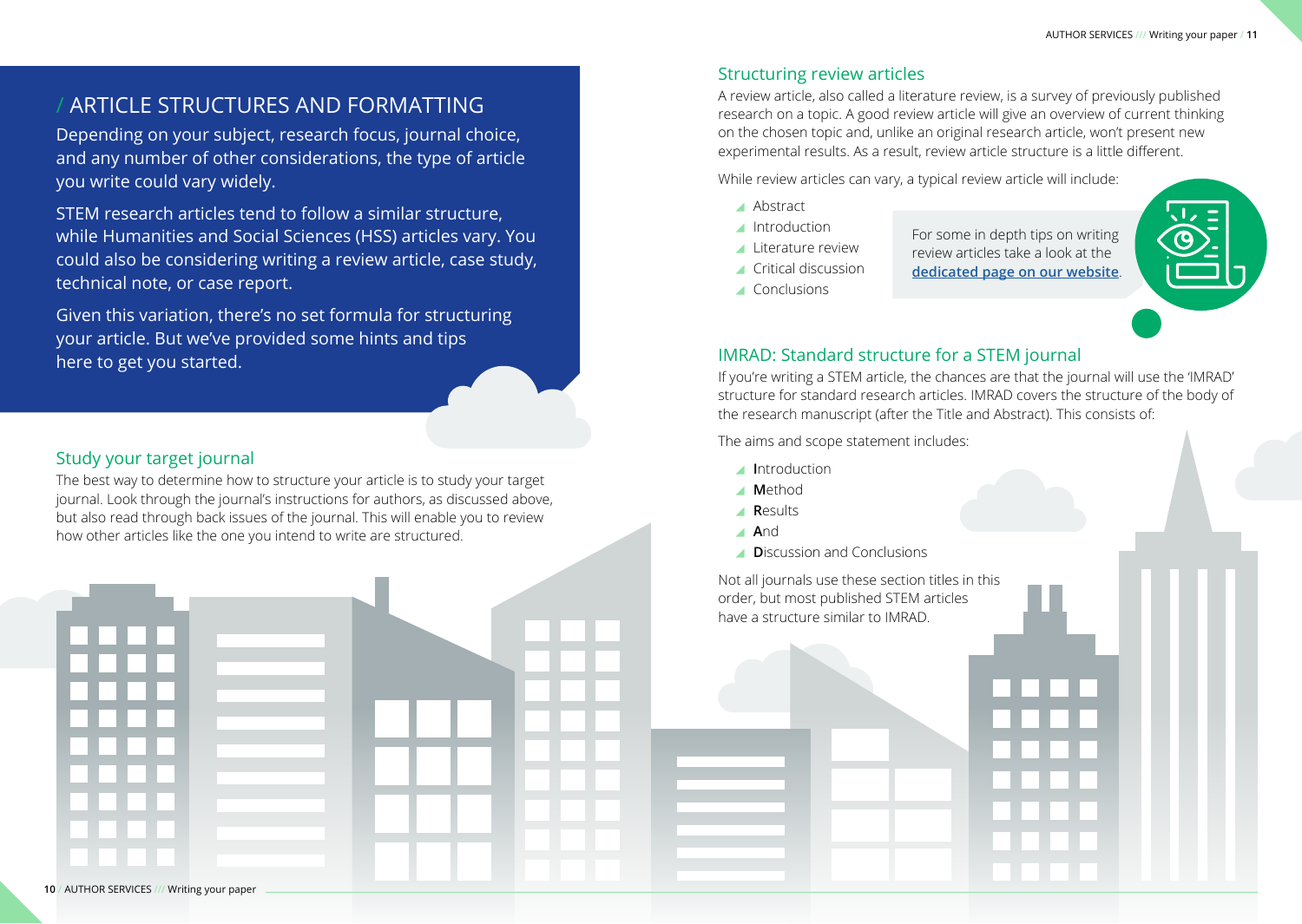## Using standard article templates

Although many journals have basic elements of style in common, each journal can have its own specific formatting. This defines how an article will look when it is published online or in print.

To make this easier, journals often provide templates (for example in Word or LaTeX). Using a template will immediately help you determine how to structure your article correctly. Many of



our journals have templates you can simply download. You can find links to these on your chosen journal's homepage on **[Taylor & Francis Online](https://www.tandfonline.com/)** under the instructions for authors. Each version of the template has its own instructions file, which explains how to save and use it.

### **Format-free submission**

An increasing number of Taylor & Francis journals allow format-free submission. This means that, as long as you use a consistent citation format and include everything necessary for review, you can submit work without needing to worry about formatting your manuscript to meet that journal's requirements. The instructions for authors for your chosen journal will tell you whether it operates format-free submission.



## / CHOOSING KEYWORDS AND WRITING FOR SEO

## Using keywords

When you submit your article you'll often need to include keywords. These will be used to index your article on the journal or publisher's website, as well as on search engines like Google Scholar.

These keywords will help others find your article quickly and accurately – think of them as the labels for your article. And keywords aren't just about improving your article's discoverability, a strong correlation exists between the online hits an article receives and the subsequent number of citations it receives. So picking your keywords wisely is worth your while.

But how do you choose your keywords?

- ▲ Think about how you search for articles yourself and what words or phrases you put in.
- ▲ Think about your own article and what keywords are most relevant to the focus of your work.
- Once you've drawn up a shortlist, try searching with them, to ensure the results fit with your article and so you can see how useful they would be to others.
- ▲ You can also check and compare specific keywords on Google Trends to see which are the most used.
- If you're still unsure, check the keywords used in your field's major papers.

Not all journals use these section titles in this order, but most published STEM articles have a structure similar to IMRAD.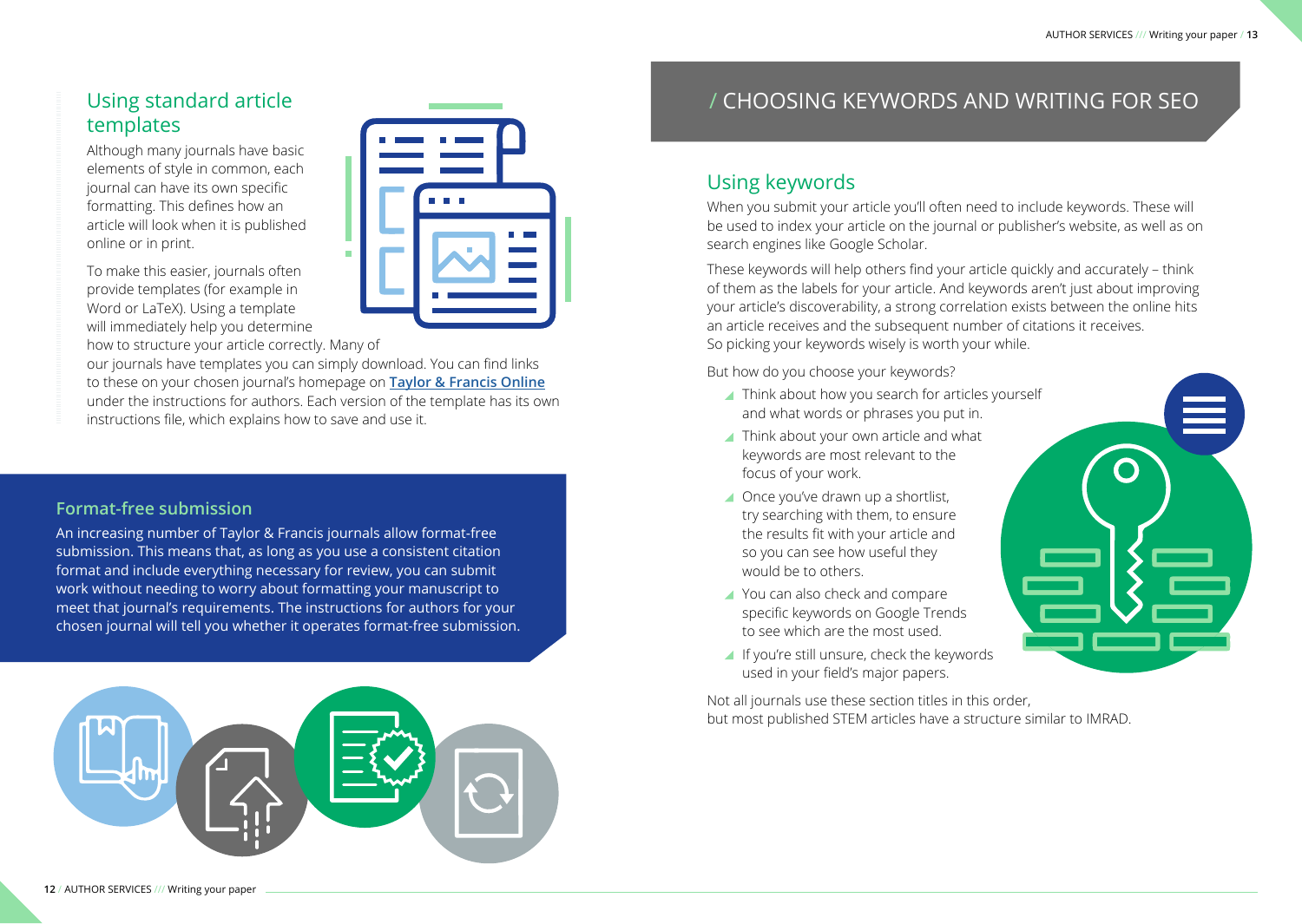### Writing your article with search engine optimization in mind

Google, Google Scholar, and other search engines drive a huge amount of traffic to journal articles. Journals and their publishers do a lot of work behind the scenes on search engine optimization (SEO), but you can also play a crucial role in optimizing the search results for your article. Ultimately, this will help more people to find, read, and cite your work.

But how can you write for SEO? Here are some tips...

### Create a search engine friendly title



It's vital to incorporate your most relevant keywords in your title. This will mean your article is more likely to be included in the results for relevant online searches. Ideally, it should include 1-2 keywords related to your topic, and these keywords should be within the first 65 characters of your title so that they're visible in the search engine results.

## 2

### Optimize your abstract

To have the maximum impact in search engines, you should aim to place essential findings and keywords in the first two sentences of your abstract. Only the first two sentences normally display in search engine results, so if you make them enticing and keyword relevant, it should encourage people to click through and read further.

In addition, you should aim to repeat your keywords 3-6 times within your abstract. But try to do this naturally, as the purpose of your abstract is to express the key points of your research, clearly and concisely.



### Use keywords throughout your article

Keywords aren't just important in your title and abstract. You should aim to ensure you use them consistently throughout your article. In particular, if you're able to incorporate keywords into headings, this will help search engines to understand the content and structure of your article.

However, make sure you let keywords flow naturally and in a contextual way. Search engines dislike too much keyword repetition, known as keyword stuffing, and may 'un-index' your article if it seems keywords are being repeated without context.

Clear and concise title built around keywords.

## **Modelling malaria dynamics with partial immunity and protected travellers: optimal control and cost-effectiveness analysis ABSTRACT**

### Abstract

A mathematical model of malaria dynamics with naturally acquired transient immunity in the presence of protected travellers is presented. The qualitative analysis carried out on the autonomous model reveals the existence of backward bifurcation, where the locally asymptotically stable malaria-free and malaria-present equilibria coexist as the basic reproduction number crosses unity. The increased fraction of **protected travellers** is shown to reduce the basic reproduction number significantly. Particularly, optimal control theory is used to analyse the non-autonomous model, which incorporates four control variables. The existence result for the optimal control quadruple, which minimizes malaria infection and costs of implementation, is explicitly proved. Effects of combining at least any three of the control variables on the malaria dynamics are illustrated. Furthermore, the cost-effectiveness analysis is carried out to reveal the most cost-effective strategy that could be implemented to prevent and control the spread of malaria with limited resources.

Keywords used throughout the abstract in a natural way, without affecting readability.

### **Q KEYWORDS:** Malaria model temporary immunity protected travellers  $\Gamma$  optimal control  $\Gamma$  cost-effective analy

Five keywords highlighting the main points covered in the article

Modelling malaria dynamics with partial immunity and protected travellers: optimal control and cost-effectiveness analysis by S. Olaniyi, K. O. Okosun, S. O. Adesanya & R. S. Lebelo is licensed under CC BY 4.0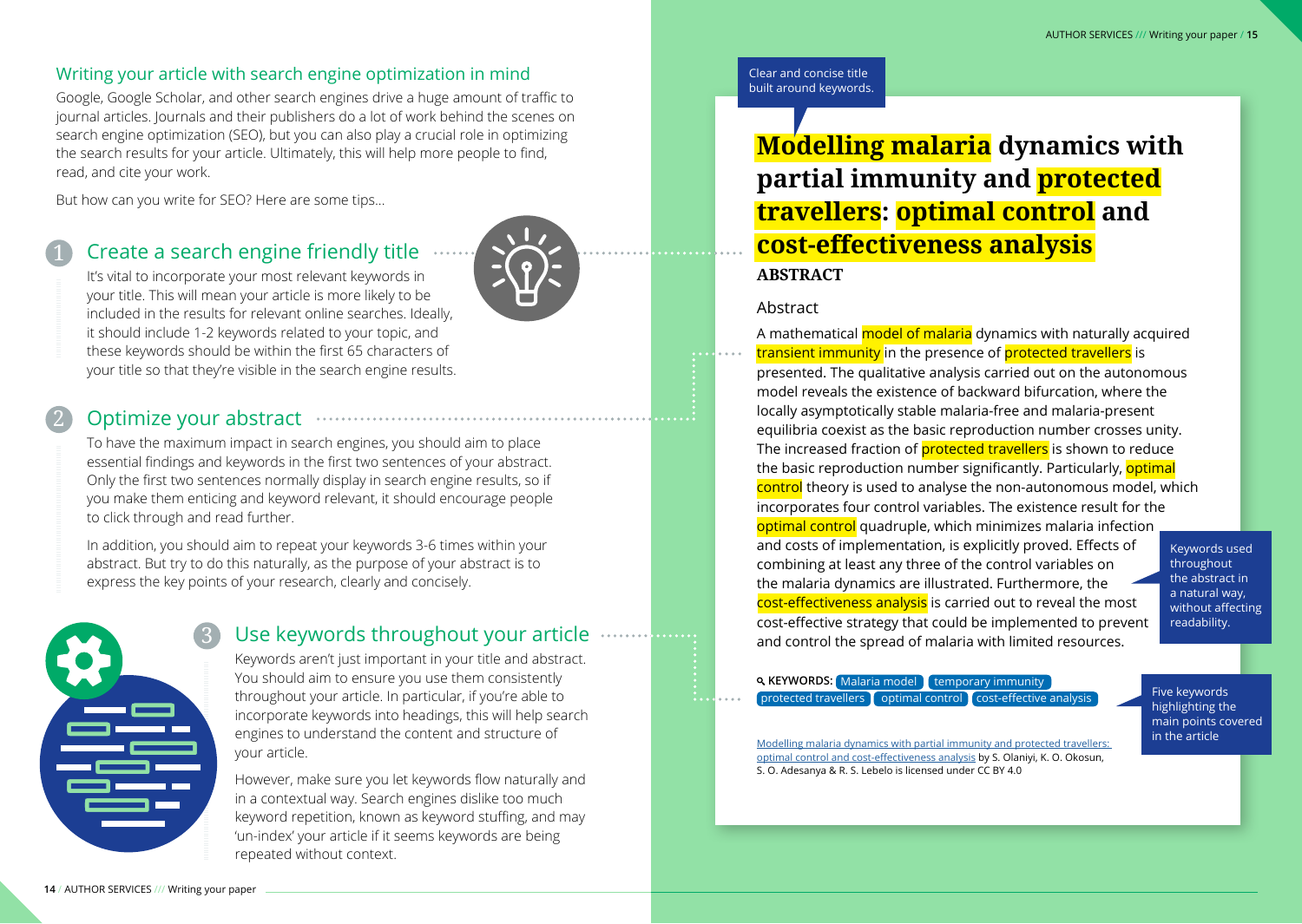## / HOW TO WRITE YOUR MANUSCRIPT – A STEP-BY-STEP GUIDE

Every article is unique – and as discussed, the structure of your article and the sections it includes will depend on both the type of article you're writing and the subject of study. For example, Humanities and Social Sciences articles may be less likely to include tables and figures or materials.

However, there are several standard sections that many researchers need to tackle when writing a manuscript. We've laid these out below – in the order in which you would normally write them – with hints and tips for making the most of each section.

## Prepare tables and figures (if required)

They say a picture is worth a thousand words – and you could say the same for a table or figure in a manuscript. They are often the most impactful and efficient way to present your results.

Tables and figures should present new information rather than duplicating what is in the text. And readers should be able to interpret them without reference to the text (although you will need to refer to them in the text).

When creating tables and figures for your article, make sure to check the journal's instructions for authors and editorial policies, which may stipulate on layouts, use of color, and a number of other formatting points.



In particular, it's important to consider the size of each table or figure and whether it will fit on a single journal page. If the table is cramped in a Microsoft Word document, it will undoubtedly be difficult to represent it clearly on a journal page. If this is the case, you could consider splitting the data into two or more tables.

Take a look at our **[guidance on creating tables](https://authorservices.taylorandfrancis.com/publishing-your-research/writing-your-paper/including-tables-in-your-article/)**, for more information on layouts in Taylor & Francis journals.

## Write up the literature review (if required)

Literature reviews aren't always required, but often form an important part of Humanities and Social Sciences manuscripts. Typically, you would expect a literature review to:

- ▲ Discuss what's already known about the topic of the article
- I Identify gaps in current knowledge

2

Present your approach to addressing those gaps

As you write, make sure to follow these tips:

- **Summarize and synthesize:** give an overview of the main points of each source and combine them into a coherent whole.
- **Analyze and interpret:** don't just paraphrase other researchers – add your own interpretations, discussing the significance of findings in relation to the literature as a whole.
- **Critically evaluate:** mention the strengths and weaknesses of your sources.
- **Bring it all together:** draw connections, comparisons, and contrasts.

### Write the method 3

The method section (often 'methods and materials' in STEM) provides the reader with all the details of how you conducted your research.

A good way to start this section is to check the instructions for authors for your target journal to see whether they state any requirements on how it should be presented. It's also worth reviewing previously published papers in the journal or sample reports on the journal website.

When you come to write your method section, you should:

- Use subheadings to separate different methodologies
- Describe what you did in the past tense
- ▲ Describe new methods in enough detail that another researcher could reproduce what you've done
- Describe established methods briefly and include a reference where readers can find more detail
- ▲ State any statistical tests and parameters



**Writing a review article?** Don't forget that as well as the advice below we also have some **[specific tips](https://authorservices.taylorandfrancis.com/publishing-your-research/writing-your-paper/how-to-write-review-article/) [for review article writing on our website](https://authorservices.taylorandfrancis.com/publishing-your-research/writing-your-paper/how-to-write-review-article/)**.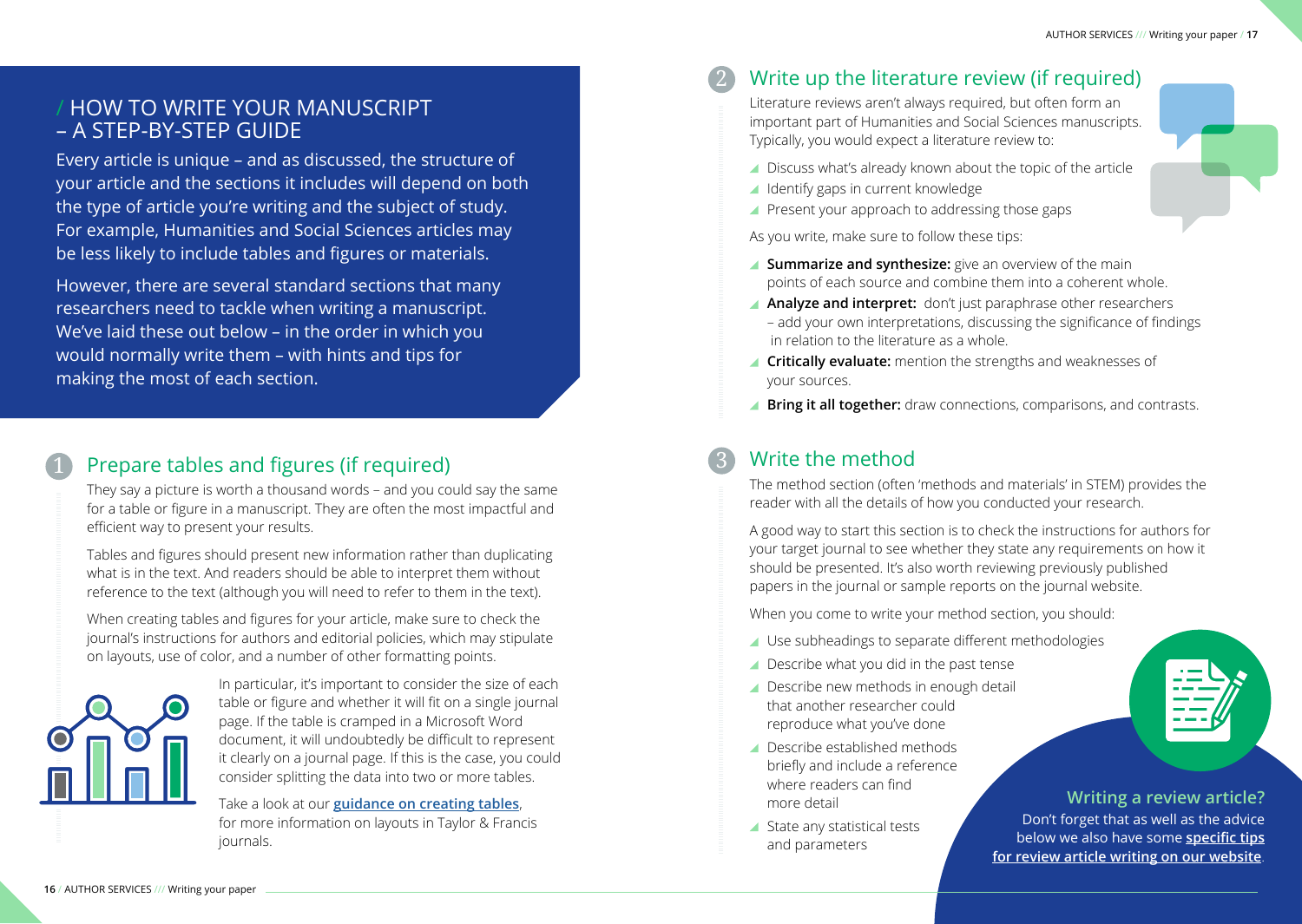In the results section, you're ultimately responding to the question 'what have you found?'

To write an effective results section, follow these tips:

Simply state what you found, but do not interpret the results or discuss their implications.



▲ Only include representative results that are essential for your discussion points. However,

remember that many journals offer the possibility of adding supporting or supplemental materials, so use them freely for data or findings of secondary importance.

- ▲ Use subheadings to separate the results of different experiments/methods.
- ▲ Present your results in a logical order this will usually be in order of importance, not necessarily the order in which you carried out the research.
- ▲ Use the past tense to describe your results, but refer to any figures and tables in the present tense.
- ▲ Don't duplicate data among figures, tables, and text. As mentioned earlier, you don't need to repeat the information contained in a figure or table. Simply use the text to summarize what the reader will find in the table, or mention one or two of the most important data points.

## Write the discussion and conclusions

These sections are aimed at answering the question: what do your results mean? In other words, they should be an interpretation of your results.

To write an effective discussion and conclusion, follow these tips:

- ▲ Discuss your conclusions in order of most to least important.
- ▲ Compare your results with those from other studies for example, are they consistent with other findings? And if not, you should also discuss why that might be the case.
- ▲ Talk about any inconclusive results and explain them as best you can. You can also suggest additional experiments needed to clarify the results further.
- While it may seem counterintuitive, it's important to briefly describe any limitations of your study. This shows reviewers and readers that you have considered the weaknesses of your research. Doing this will make a positive impression with editors and reviewers, as it makes it clear that you have an in-depth understanding of your topic and can think objectively about your research.
- Discuss what your results may mean for researchers in the same field as you, researchers in other fields, and the general public. How could your findings be applied?
- Explain how your results extend the findings of previous studies.
- If your findings are preliminary, suggest future studies that need to be carried out.

At the end, state your main conclusions once again.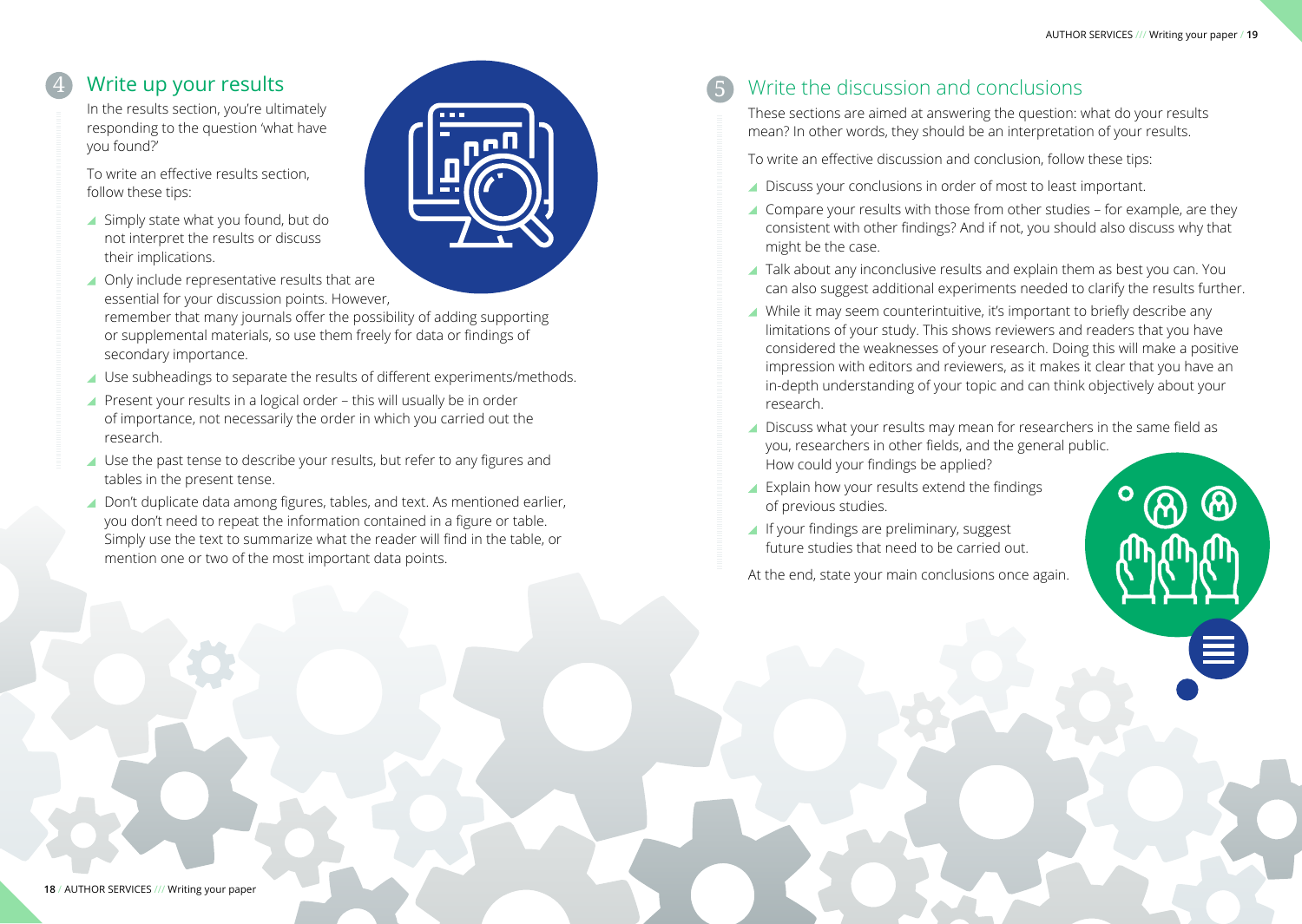## Write the introduction 6 Write the abstract

It's simpler to introduce and summarize something you've already written than something that doesn't exist yet. So, while you may be tempted to write the introduction first – after all, it's the start of your article – you'll actually find it much easier to write it once the main body of your article is complete.

Your introduction should provide readers with the background information needed to understand your study and the reasons why you conducted your experiments.

A good introduction should answer the following questions:

- What is the problem to be solved?
- $\blacktriangle$  Are there any existing solutions?
- Which is the best?
- What is its main limitation?
- What do you hope to achieve?

First, write the background and follow the below tips for including appropriate citations. Citations should be:

- **Well balanced:** If experiments have found conflicting results on a question, make sure you cite studies with both kinds of results.
- **Current:** Every field is different, but you should aim to cite references that are not more than 10 years old if possible. Although be sure to cite the first discovery or mention in the literature even if it was more than 10 years ago.
- **Relevant:** This is the most important requirement. The studies you cite should be strongly related to your research question.

Once you have provided background material and stated the problem or question for your study, tell the reader the purpose of your study. Usually, the reason is to fill a gap in the knowledge base or to answer a previously unanswered question.

The final thing to include at the end of your introduction is a clear and exact statement of your study aims. And a brief sentence or two on how you conducted the study.

7

Your abstract is the selling pitch of your article. This is where researchers can get a quick insight into your research and decide whether to read and cite your content or look elsewhere. So it's worth spending time to get it right.

Think about abstracts for other researchers' articles that you have read in the past. What qualities would encourage you to read the full article? What would put you off? Consider these factors when creating your own.

An abstract should focus on:

- What your research is about
- What methods have been used
- What your main findings are

Each journal will have its own word limit for abstracts which you'll find in the instructions for authors, but approximately 100–200 words are what you'll have to work with. Check the guidelines before you start writing.

The key rules for writing your abstract are:

- **Accuracy is crucial**. Whatever you argue or claim in the abstract must reflect what is in the main body of your article. There's no room for hyperbole.
- **The abstract must be self-contained**, without abbreviations, footnotes, or incomplete references. It needs to make sense on its own.

Finally, it's important to note that there's a significant difference between original research papers and review papers when it comes to abstracts:

- **For original papers**, you should introduce your research, describe your methods and procedures, and summarize your findings.
- **For reviews**, you must first state the primary objective of the review, the reasoning behind your choice, the main outcomes, and results of your review. Then cover the conclusions that might be drawn, including their implications for further research, application, or practice.



**Reminder:** Don't forget about keywords when writing your title and abstract. See the keywords and SEO section on page 13 for more information.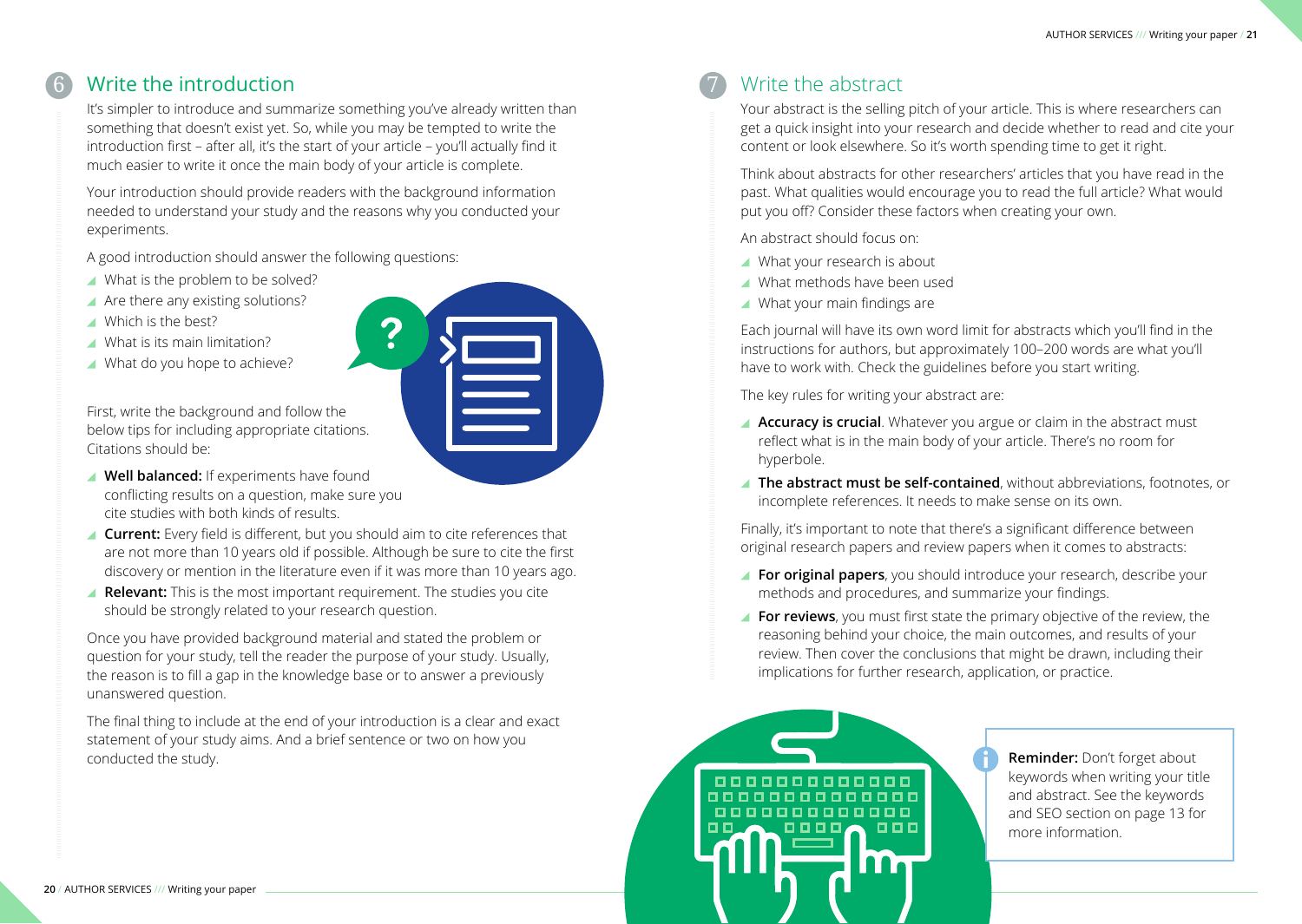## Create a compelling title

8

Your title is your first (and possibly only) opportunity to attract a reader's attention. And don't forget that the first readers are the editors – it needs to capture their attention too.

A good title should be concise, accurate, and informative. It should tell the reader exactly what the article is about and it should also help make your article more discoverable.

It's also important to try to make your title understandable to readers from outside your field and avoid abbreviations, formulae, and numbers. This will help increase the potential audience for your article and make it more accessible to readers with a different native language.



## / REFINING YOUR WRITING: HOW TO CREATE AN EFFECTIVE, COMPELLING PAPER

Completing the first draft of your manuscript is a big milestone. But it's certainly not the finish point. The making of a really good article is effective reviewing and editing, to ensure your ideas and findings are communicated clearly throughout.

In this section, we're going to take you through a whole host of tips on refining and editing your paper to ensure you're communicating effectively and your paper is written in a way that enables it to reach the widest possible audience.

## Communicating your ideas effectively

First drafts often tend to be written in quite a 'train of thought' manner. This is no bad thing – it helps to get everything down on paper (so to speak). But it's important to then review everything you've written to ensure that the core messages of your research aren't getting lost.

Here are our key tips for ensuring your core ideas and findings are clear:



### 1. Make sure you've stuck to the point

The strongest papers usually have one point to make. They make that point powerfully, back it up with evidence, and position it within the field. Review your article with this in mind and make changes if you feel that point has got lost along the way.

### 2. Don't be afraid to explain further

You're so familiar with your area of research that some things which may seem obvious to you, might not seem so to your reader. Review your paper and consider whether you've fully explained yourself – particularly when describing your methods. Even better, you could ask a colleague who isn't directly involved with your research to give it a once over so they can point out anything they don't understand.

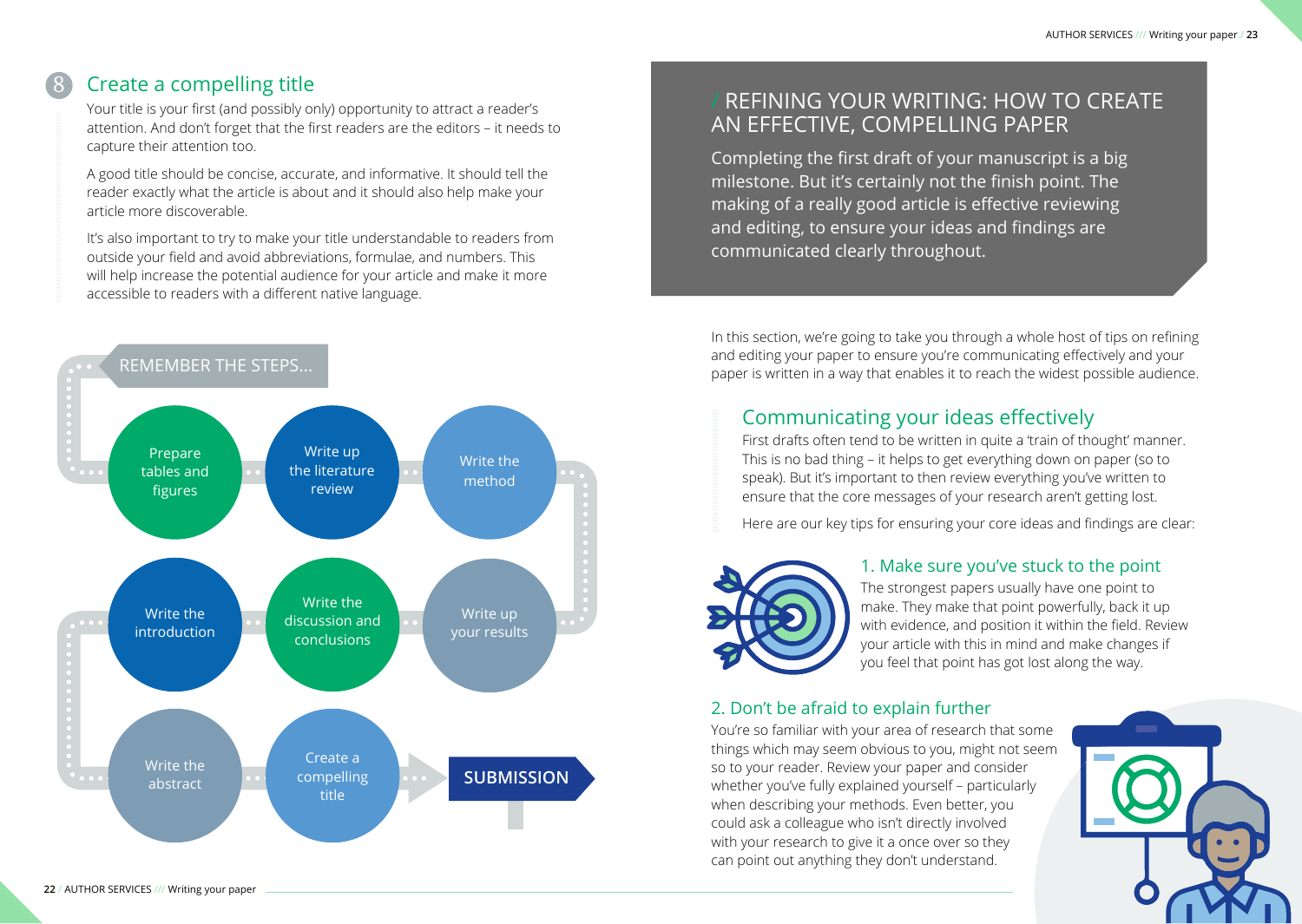### 3. Ensure you've included your unique standpoint

Have you communicated your unique point of view to stand out? You may be building on a concept already in existence, but you still need to have something new to say. Make sure you've said it convincingly, and that you've made it clear you fully understand – and have referenced – what has gone before.





### 4. State your case with confidence

It's easy to add caveats to your work – for example, to fend off imagined criticism – but this can make your case less impactful unnecessarily. Review what you've written and ensure you've put across your key points confidently and unambiguously.

### Refining your language and grammar

The way you write your article can make all the difference to how it will be received, both by your target journal editors, reviewers, and – hopefully – readers. And it's important to think about all your potential audiences when reviewing your writing.

For example, if researchers or practitioners outside your field may read your article, it's worth reviewing it with them in mind. Will they understand the terms you've used, the references you've made? If not, you'll need to explain them further.

It's also important to remember that not everyone reading the paper will be a native English speaker, so using 'flowery language' or overcomplicated sentences could make things very difficult for them to understand. We've put together the following tips to help you refine your writing…



- $\blacktriangle$  Keep sentences short and simple if you find yourself using comma, after comma, after comma, your sentence is too long. Ideally, you should be able to read a sentence out loud without having to pause for breath.
- ▲ Express one main point per sentence more ideas mean more complex sentences. Don't get sidetracked.
- Front-load your sentences put the most important information at the beginning of your sentence, where scanning readers are likely to see it.
- ▲ Build every paragraph on one idea or topic when you change to another idea or topic, start a new paragraph. (It's also worth bearing in mind that shorter paragraphs are generally easier to read, especially online.)
- ▲ Check your use of technical language ask yourself whether someone unfamiliar with your research would understand the technical terms you're using.
- A Avoid using initials and acronyms, and always explain them if you do use them – unless an acronym is so commonly used that it's likely to be understood by a wide range of audiences (e.g. DNA), don't use it without explaining it first.
- Clear out the 'deadwood' 'deadwood' refers to a word or phrase that can be omitted or simplified without a loss of meaning. Removing it shortens and clarifies your copy. Some examples:
	- very unique
	- added bonus
	- currently underway
	- a large number of studies many studies
	- adequate number of measurements enough measurements

### **Need help? Contact our Editing Services**

Let us help you maximize the impact of your research and improve the quality of your manuscript with our full range of pre-submission manuscript preparation services. These include English language editing, translation with editing, manuscript formatting, plagiarism check, and technical review.

Visit our **[Editing Services website](https://www.tandfeditingservices.com/)** to find out more.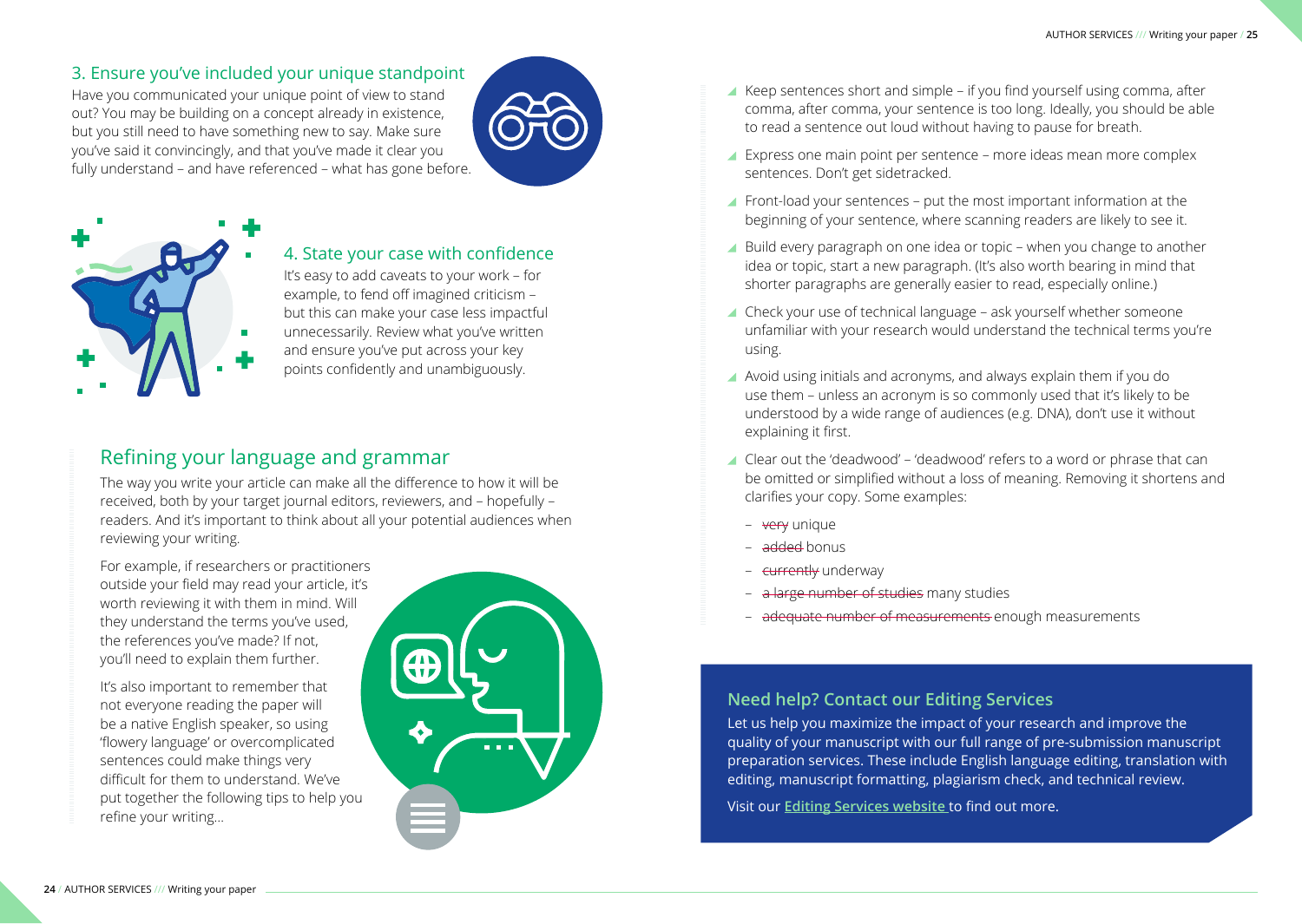## / FINALIZING THE DETAILS – FROM AUTHORSHIP TO COMPETING INTERESTS

You should be familiar with the editorial processes and policies of your target journal at this point. But when you've completed the final draft of your manuscript, it's important to check it back against these processes and policies.

While every journal and publisher may have varying guidance, below we've highlighted a few key areas that you need to pay particular attention to.

(For reference, you can find Taylor & Francis' portfolio-wide **[Editorial Policies on our website](https://authorservices.taylorandfrancis.com/editorial-policies/)**.)



Prior to submission, the authorship list and order on your article must be agreed between all listed authors. And you must also agree on who will take on the role of the corresponding author. It's the responsibility of the corresponding author to reach a consensus with all co-authors regarding all aspects of the article, including the authorship order, and to ensure all correct affiliations have been listed.

Find out more about **[our authorship policies](https://authorservices.taylorandfrancis.com/editorial-policies/defining-authorship-research-paper/)**.

### Competing interests

a.

Ō

A competing interest, also known as a 'conflict of interest', can occur when you (or your employer or sponsor) have a financial, commercial, legal, or professional relationship with other organizations, or with the people working with them, that could influence your research. Full disclosure of any competing interests is required when you submit your paper to a journal.



## Standards of reporting

We mentioned these right at the start as something you'd need to adhere to while writing up your research. Now's the time to revisit them and ensure you've covered off all requirements.

Research should be communicated in a way that supports verification and reproducibility. Standards of reporting encourage researchers to provide comprehensive descriptions of their research rationale, protocol, methodology, and analysis.

> Find out more about **[our standards of reporting](https://authorservices.taylorandfrancis.com/editorial-policies/standards-of-reporting/)**.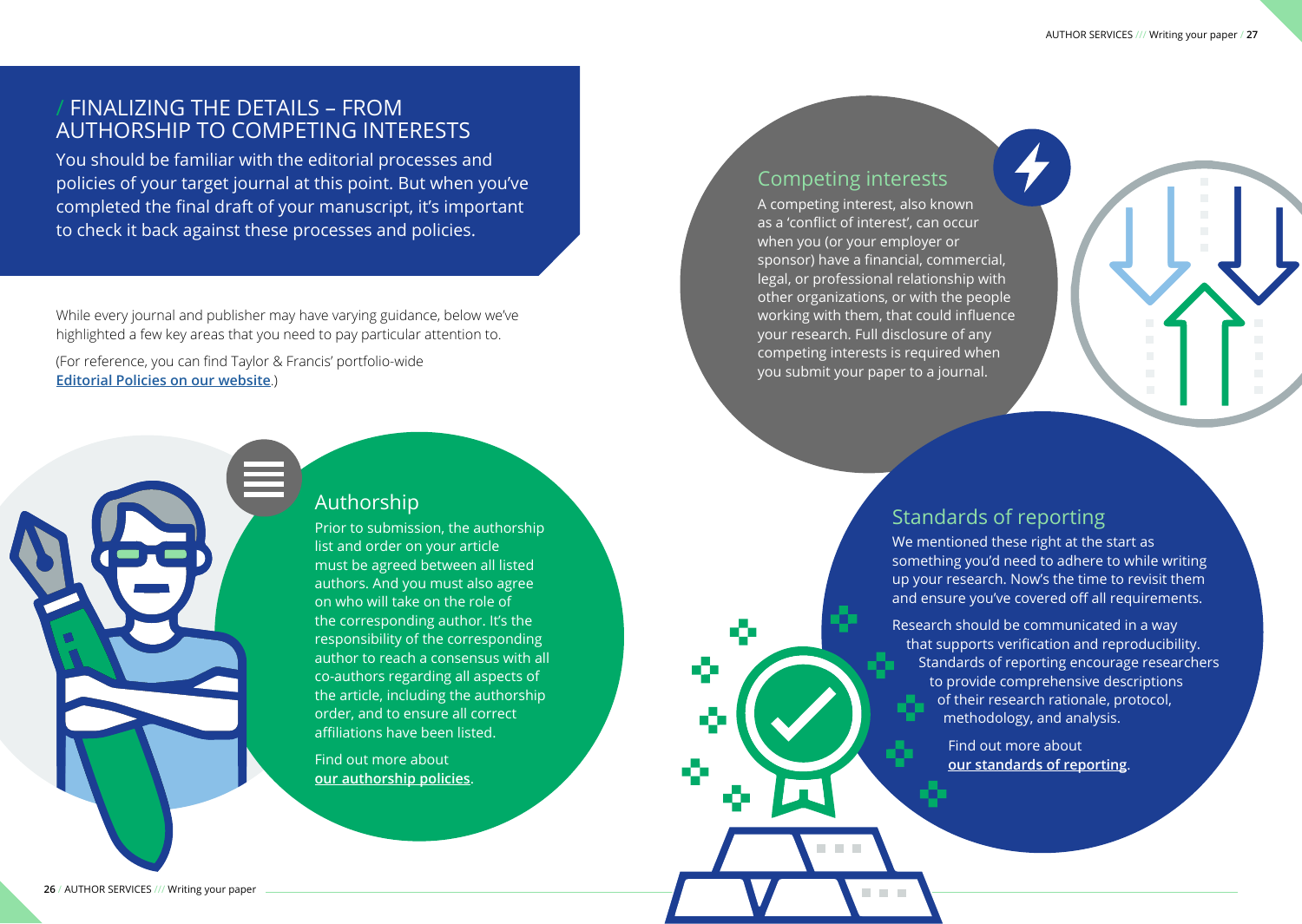### What is categorized as a competing interest?

Competing interests can be financial or non-financial in nature.

### Examples of financial competing interests include (but are not limited to):

- ▲ Employment or voluntary involvement.
- ▲ Collaborations with advocacy groups relating to the content of the article.
- Grants from an entity paid to the author or organization.
- Personal fees received by the author/s as honoraria, royalties, consulting fees, lecture fees, testimonies, etc.
- ▲ Patents held or pending by the authors, their institutions or funding organizations, or licensed to an entity whether earning royalties or not.
- ▲ Royalties being received by the authors or their institutions.
- Stock or share ownership.
- Benefits related to the development of products as an outcome of the work.

If there are no competing interests to declare, you should include a statement to the article to confirm that there are no relevant financial or non-financial competing interests to report.

Visit our website for **[more](https://authorservices.taylorandfrancis.com/editorial-policies/competing-interest/)  [information on competing interests](https://authorservices.taylorandfrancis.com/editorial-policies/competing-interest/)**.

Examples of non-financial competing interests include (but are not limited to):

- Receipt of drugs, specialist equipment, tools, computer programs, digital applications, etc or access to data repositories, archival resources, museum collections, etc by an entity that might benefit or be at a disadvantage financially or reputationally from the published findings.
- Holding a position on the boards of industry bodies or private companies that might benefit or be at a disadvantage financially or reputationally from the published findings.
- **Writing assistance or** administrative support from a person or organization that might benefit or be at a disadvantage from the published findings.
- **Personal, political, religious,** ideological, academic and intellectual competing interests which are perceived to be relevant to the published content.
- Involvement in legal action related to the work.



## Use of third-party material

Third-party material refers to anything included in your article which is owned and held in copyright by a third party. This includes – but is not limited to – any proprietary text, illustration, table, or other material, including data, audio, video, film stills, screenshots, musical notation, and any supplemental material.

Most journals will require that you obtain written permission to include such third-party material in your article, although there may be some limited exceptions.

Find out more about **[our policies on using third-party material](https://authorservices.taylorandfrancis.com/publishing-your-research/writing-your-paper/using-third-party-material/)**.

## Patient and study participant consent

All journals will have policies regarding patient and study participant consent. At Taylor & Francis, we ask all authors to follow the **[ICMJE requirements](https://authorservices.taylorandfrancis.com/editorial-policies/research-ethics-and-consent/)** on privacy and informed consent from patients and study participants.

This means that when you submit an article to one of our journals, you'll need to confirm that any patient, service user, or participant (or that person's parent or legal guardian) in any research, experiment, case study, or clinical trial described in your paper has given written consent to the inclusion of material pertaining to themselves. It must also state that they acknowledge they cannot be identified via the paper, and that you have fully anonymized them. Where someone is deceased, you'll need to ensure you have written consent from their family or estate.

There's more information, including an 'consent to publish' form which you can use, **[on our website](https://authorservices.taylorandfrancis.com/editorial-policies/research-ethics-and-consent/)**.

## Using mathematical scripts and special characters

Your target journal and/or publisher will usually have guidance on how to use mathematical scripts and special characters within your manuscript, so make sure you've followed these correctly.

Take a look at our guidance on **[mathematical scripts](https://authorservices.taylorandfrancis.com/publishing-your-research/writing-your-paper/mathematical-scripts/)** and **[special characters](https://authorservices.taylorandfrancis.com/publishing-your-research/writing-your-paper/using-special-characters/)**.

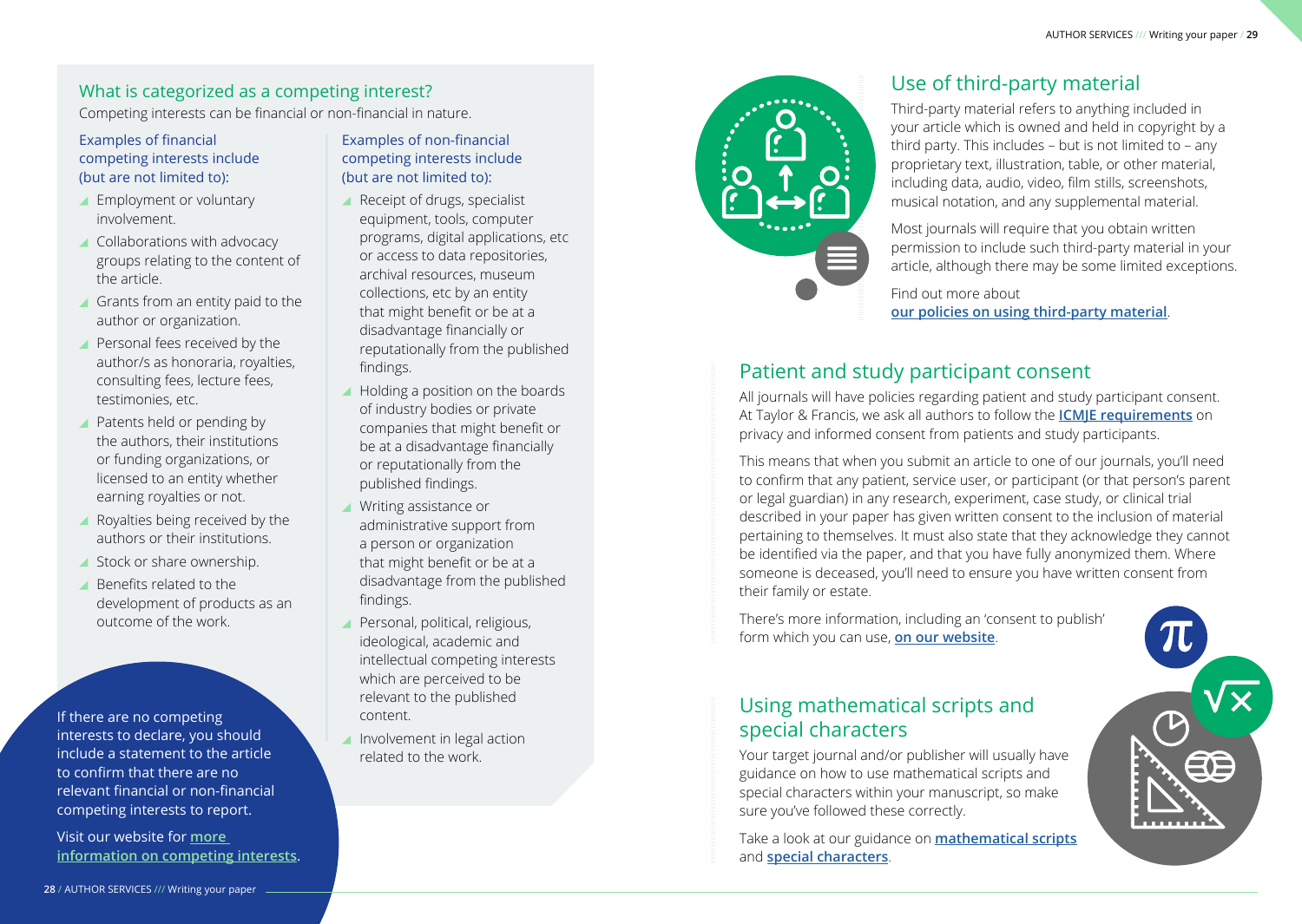## **Considering ethics –** a final submission checklist

### Be clear on authorship

Have you included all the contributors to your article (in the right order), and are your acknowledgements up-to-date? Agree with your co-authors which journal you are submitting to, and tell them when you submit.

Who checks? Editors and reviewers

will look for similarities to other published articles, as part of the peer review process. [CrossCheck](http://www.crossref.org/crosscheck/index.html) is used by Taylor & Francis to check papers against a database of over 40 million published articles.

**Transparency** is essential Relevant interests and relationships that could be seen as influencing your findings (whether financial or otherwise) must always be declared to the journal editors, reviewers or readers.

### Avoid plagiarism (and self-plagiarism) Have you checked you've cited your own, and others',

work correctly? You'll also need to have written permissions for any reproduced figures or tables.

### Double check your data

Using datasets gathered by someone else? Check you have permission to use them in your work. Plus, if a statistician helped with data analysis make sure you acknowledge this.

Declaring any interests

Make sure you've declared any funding, and the role of the funder, in your cover letter.

### Upholding standards

Describing experiments or procedures? Make sure you include warnings of any hazards that could be involved in replicating these (including any instructions, materials or formulae you've mentioned). You'll also need to cite any relevant standards or codes of practice, and include a reference to them.

### One at a time

Remember to submit your article to just one journal at a time, so it is only ever being considered by one editor and one set of reviewers. If you decide you want to send it to another journal, you can always withdraw your paper.

Evidence you've followed procedure National and international procedures govern experimentation on people and animals. Statements of ethical approval, trial registration and informed patient consent will all be needed with your submission.

Agreement makes getting published easier Disputes on authorship can slow down peer review and publication, so make sure decisions have been made together and everyone is aware.

Include everything: check the instructions for authors Some journals may need supplemental data to be submitted along with your article. Check the journal's instructions for authors to make sure you've including everything you need.

## / GLOSSARY

| Term                          | Definition                                                                                                                                                                                                                                                                                               |
|-------------------------------|----------------------------------------------------------------------------------------------------------------------------------------------------------------------------------------------------------------------------------------------------------------------------------------------------------|
|                               |                                                                                                                                                                                                                                                                                                          |
| article templates             | Journals often provide article templates (for example in Word or LaTeX) to help you<br>submit your article in the right format.                                                                                                                                                                          |
| authorship                    | Authorship refers to defining the authorship of your article. For example, prior to<br>submission, the authorship list and order on your article must be agreed between<br>all listed authors. And you must also agree on who will take on the role of the<br>corresponding author.                      |
| competing interests           | A competing interest, also known as a 'conflict of interest', can occur when you<br>(or your employer or sponsor) have a financial, commercial, legal, or professional<br>relationship with other organizations, or with the people working with them, that<br>could influence your research.            |
| editing services              | Editing services can be used by researchers to support them in refining and editing<br>their manuscript to get it ready for publication.                                                                                                                                                                 |
| editorial policies            | A set of guidelines from the journal and/or publisher that clearly lays out the<br>expectations of the journal/publisher with regards to standards of reporting, ethics,<br>use of third-party material, authorship, and more.                                                                           |
| format-free<br>submission     | An increasing number of journals allow format-free submission. This means that,<br>as long as you use a consistent citation format and include everything necessary<br>for review, you can submit work without needing to worry about formatting your<br>manuscript to meet that journal's requirements. |
| Google Scholar                | A publicly available search engine, providing a simple way to broadly search for<br>scholarly literature, including articles, theses, books, and abstracts.                                                                                                                                              |
| Google Trends                 | Google Trends is a website by Google that analyzes the popularity of top search<br>queries in Google Search across various regions and languages.                                                                                                                                                        |
| <b>HSS</b>                    | Humanities and Social Sciences                                                                                                                                                                                                                                                                           |
| <b>IFAs</b>                   | see 'instructions for authors'                                                                                                                                                                                                                                                                           |
| instructions for<br>authors   | An individual set of requirements for a journal that help guide potential authors<br>to construct their article in the correct way and prepare it for submission. Also<br>abbreviated to IFAs.                                                                                                           |
| keywords                      | Keywords are ideas and topics that define what your content is about. In terms of<br>search engine optimization, they're the words and phrases that searchers enter into<br>search engines to find the content they're looking for.                                                                      |
| literature review             | A literature review is a scholarly paper (or section of a paper) that presents the<br>current knowledge on a topic.                                                                                                                                                                                      |
| search engine<br>optimization | Search engine optimization (SEO) in relation to research articles is the process of<br>optimizing a paper so that it can easily be found on search engines like Google or<br>Google Scholar.                                                                                                             |
| standards of<br>reporting     | Standards of reporting encourage researchers to provide comprehensive<br>descriptions of their research rationale, protocol, methodology, and analysis.<br>This means research is communicated in a way that supports verification and<br>reproducibility.                                               |
| <b>STEM</b>                   | Science, Technology, Engineering, and Mathematics                                                                                                                                                                                                                                                        |
| supplemental<br>material      | Supplemental material can mean anything - from tables to datasets, filesets to<br>presentations, video to audio files - which is included as a supplement to your main<br>article.                                                                                                                       |
| third-party material          | Third-party material refers to anything included in your article which is owned and<br>held in copyright by a third party.                                                                                                                                                                               |